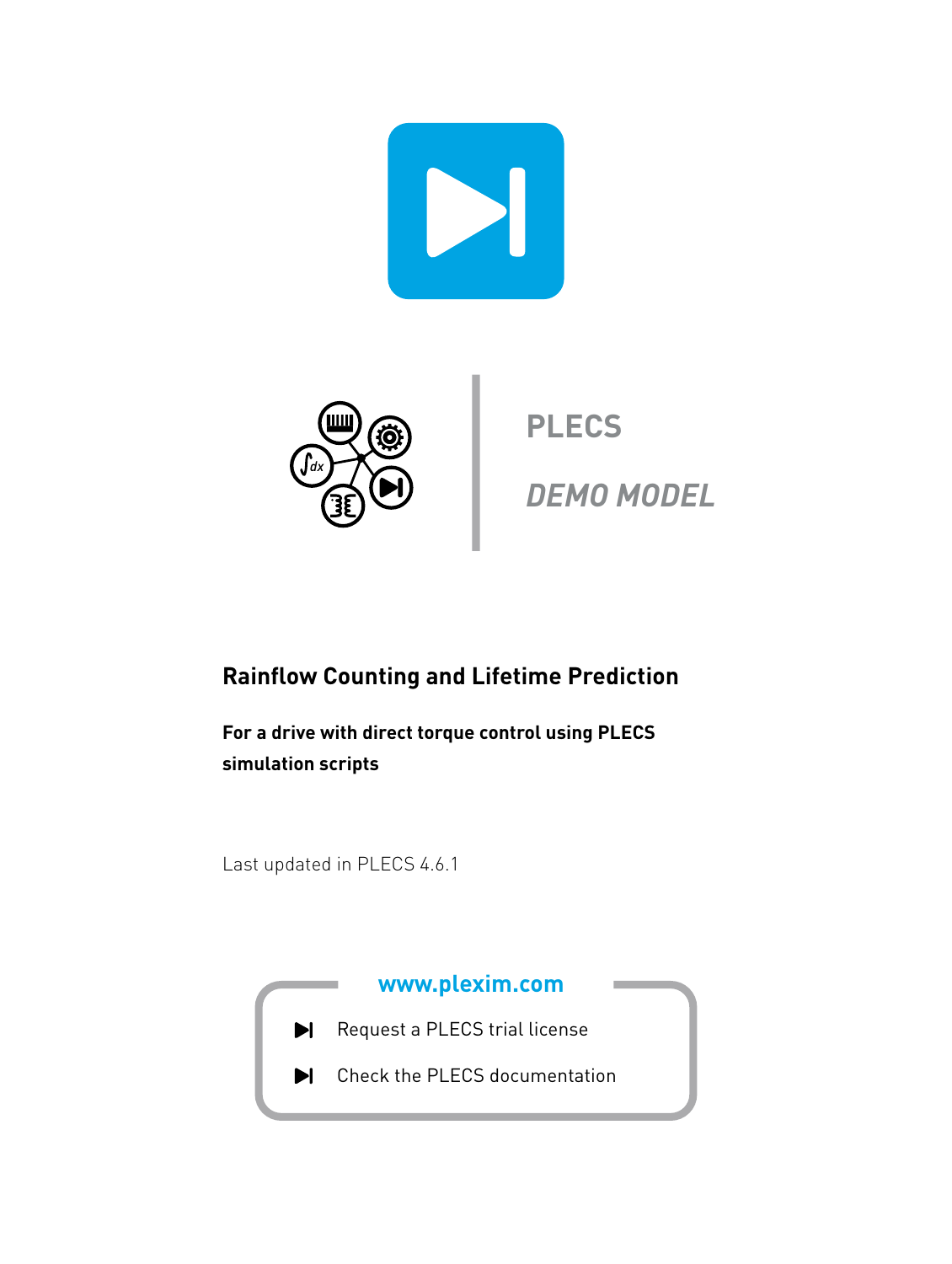## **1 Overview**

This model features a rainflow counting algorithm that predicts the lifetime of semiconductor devices in a direct torque-controlled (DTC) motor drive under different load conditions. The calculation is based on the temperature profile of the power semiconductors from a transient electro-thermal simulation.

# **2 Model**

The system overview is shown in Fig. [1.](#page-1-0) This demo model does not focus on the DTC model itself but rather on the rainflow counting algorithm to predict the semiconductor lifetime. The DTC application itself is described in the demo model "Induction Machine Drive Controlled with DTC". The demo model

<span id="page-1-0"></span>

Induction motor drive controlled with Direct Torque Control

**Figure 1: System overview**

uses a simulation script for performing the lifetime analysis. To access the simulation results inside the simulation script a Signal Outport is placed on the root schematic (named "Data Out"). The IGBT junction temperatures and the simulation time are then returned from the transient simulation to the the simulation script. To limit the analysis of peaks and valleys in the temperature profile, the small ripple due to the converter switching operation is filtered with a Periodic Average block and averaging time of 1 ms. The lifetime calculation is dominated by larger temperature swings and not small switching ripples.

### **2.1 Simulation Script**

The simulation script can be opened from the menu **Simulation + Simulation Scripts** in PLECS Standalone and from the corresponding m-file rainflow counting script.m in the PLECS Blockset version. There is also a Python script that implements the same lifetime calculation using the XML-RPC interface of PLECS Standalone.

There are several files packaged with this demo:

- find peaks.m: Script that calculates all extreme points (valleys and peaks) in the simulated junction temperature profile
- gen histogram.m: Script that generates the histogram of the calculated rainflows
- predict lifetime.m: Script that estimates the lifetime of the IGBT module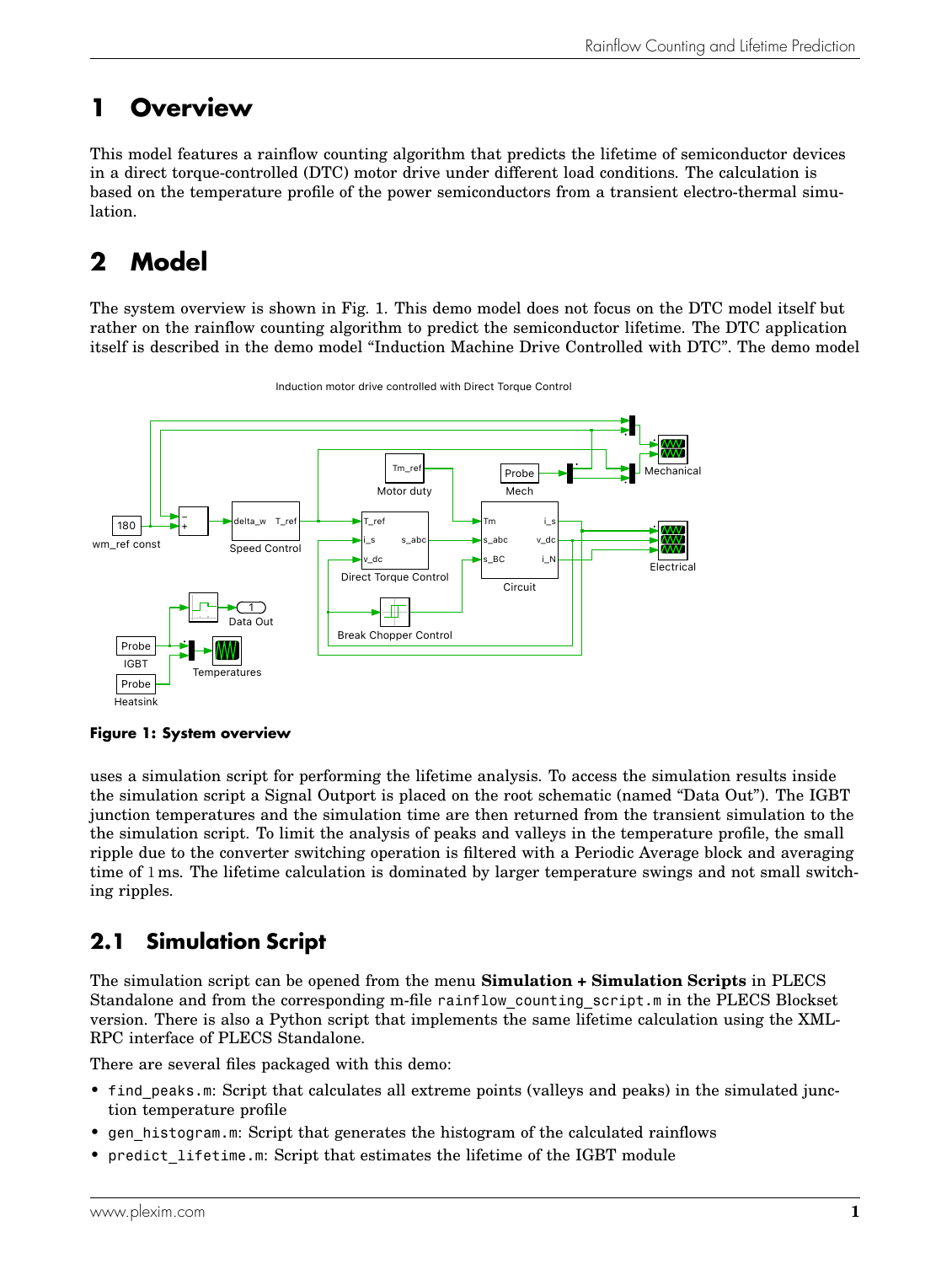- rainflow algorithm.m: Script that implements the actual rainflow counting algorithm
- rainflow counting plecs: Folder that contains the thermal description files for the transient electro-thermal simulation
- *Only for PLECS Standalone* python: Folder that contains the Python sources for this demo model
- *Only for PLECS Blockset* rainflow counting script.m: The overall simulation script that runs the PLECS simulation and the individual m-files from above

#### Script Overview

The simulation script is structured in different parts where the actions are executed in the following order:

- Select the load profile.
- Run a transient electro-thermal simulation that calculates the junction temperature of the semiconductors  $T_i(t)$ .
- Find the local temperature minima and maxima and the time at which these occur.
- Run the rainflow counting algorithm on the peak and valley data. This calculates amplitude, ending point and time span of each rainflow.
- Count the number of full temperature cycles with equal amplitude.
- Predict the lifetime using the rainflow data.

#### **Plotting**

Different plots are shown during execution of the script. The first plot shows that actual peaks and valleys in the junction temperature results. The information of cyc\_ampl\_s[] and cyc\_freq\_s[] is shown in a histogram with a specific bin width (default bin width is  $5^{\circ}$ C).

## **3 Rainflow Counting Algorithm**

The developed algorithm is based on the ASTM standard practices for cycle counting in fatigue analysis. The rainflow counting principle has four rules:

- **1** A rainflow is started at each peak and valley;
- **2** For a flow started at a peak, it is stopped by a subsequent higher peak;
- **3** For a flow started at a valley, it is stopped by a subsequent lower valley;
- **4** A rainflow is stopped when it encounters a previous rainflow. This rule is tricky and implies two conditions:
	- **1** The previous rainflow must be started at no lower (higher than or equal) a peak or no higher (deeper than or equal) a valley (otherwise rule 2 or 3 described above stops the previous rainflow)
	- **2** The two rainflows can meet (depending on the structure of roofs).

To determine the stop of a rainflow which starts at a peak, the height of the then-current peak  $(P_{cur})$ is compared to its previous peaks (rule 4 condition 1)) and its subsequent peaks (rule 2). Note that if there exist multiple previous peaks higher than or equal to  $P_{\text{cur}}$ , only the peak ( $P_{\text{pre},h,n}$ ) nearest to  $P_{\text{cur}}$  needs to be considered. The rainflow from  $P_{\text{pre},h,n}$  may be intercepted by an earlier rainflow before  $P_{\text{cur}}$ , but the earlier rainflow will also flow through the remaining roof(s) and intercept the rainflow from  $P_{\text{cur}}$  at the same place. For the subsequent peaks, only the higher peak  $(P_{\text{sub},h,n})$  nearest to  $P_{\text{cur}}$  needs to be considered. And, if the lowest valley ( $V_{\text{pre,l}}$ ) between  $P_{\text{pre,h,n}}$  and  $P_{\text{cur}}$  is no lower than the lowest valley ( $V_{\text{sub,l}}$ ) between  $P_{\text{sub,h,n}}$  and  $P_{\text{cur}}$ , then rule 4 condition 2) is satisfied. Otherwise, the rainflow from  $P_{\text{cur}}$  is stopped before  $P_{\text{sub,h,n}}$ . The rainflows that start at a valley follow the same logic and are not presented here explicitly.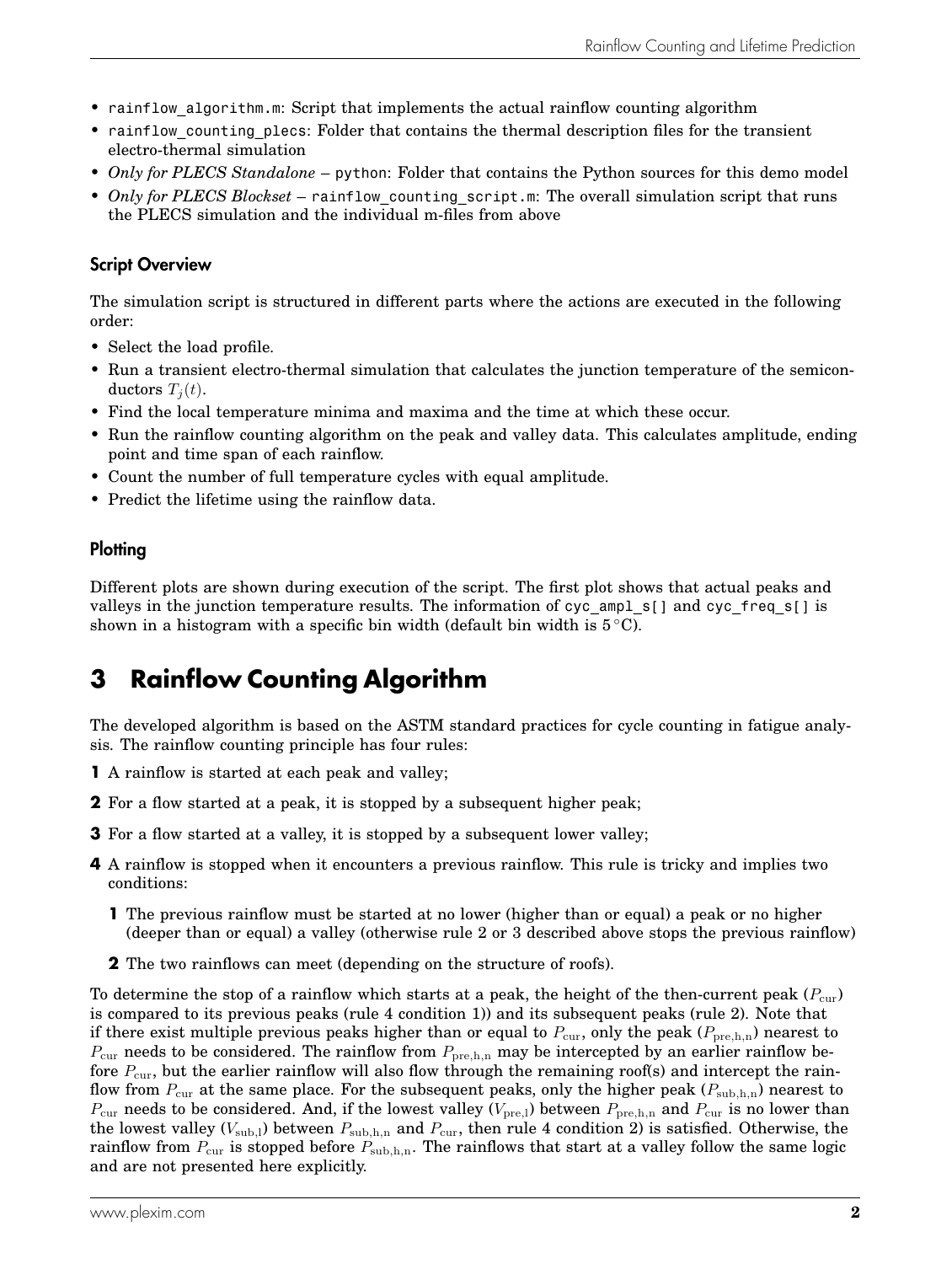<span id="page-3-0"></span>

**Figure 2: Illustration of rainflow started at a current peak (marked by the blue dot): (a) case 1, (b) case 2, (c) case 3, (d) case 4, (e) case 5, and (f) case 6**

In the developed algorithm, the rainflow counting rules result in 6 cases for rainflows started at peaks and 6 cases for rainflows started at valleys. The description and figure below demonstrate the 6 different cases that need to be considered.  $P_{cur}$  is marked by a blue dot and  $P_{pre,h,n}$  and  $P_{sub,h,n}$  are marked by red dots.

- **1**  $P_{\text{pre,h,n}}$  and  $P_{\text{sub,h,n}}$  do not exist; the rainflow from  $P_{\text{cur}}$  stops at the end of time.
- **2**  $P_{\text{pre},h,n}$  does not exist but  $P_{\text{sub},h,n}$  exists; the rainflow from  $P_{\text{cur}}$  is stopped before  $P_{\text{sub},h,n}$ .
- **3**  $P_{\text{pre},h,n}$  exists but  $P_{\text{sub},h,n}$  does not exist, and rule 4 condition 2) is not satisfied; the rainflow from  $P_{\text{cur}}$  stops at the end of time.
- **4**  $P_{\text{pre},h,n}$  exists but  $P_{\text{sub},h,n}$  does not exist, and rule 4 condition 2) is satisfied; the rainflow from  $P_{\text{cur}}$  is intercepted by the previous rainflow from  $P_{\text{pre},h,n}$  or an earlier peak.
- **5** Both  $P_{\text{pre},h,n}$  and  $P_{\text{sub},h,n}$  exist, and rule 4 condition 2) is not satisfied; the rainflow from  $P_{\text{cur}}$  is stopped before  $P_{\text{sub,h,n}}$ .
- **6** Both  $P_{\text{pre},h,n}$  and  $P_{\text{sub},h,n}$  exist, and rule 4 condition 2) is satisfied; the rainflow from  $P_{\text{cur}}$  is intercepted by the pervious rainflow from  $P_{\text{pre},h,n}$  or an earlier peak.

The ending points of the 6 cases are illustrated in Fig. [2.](#page-3-0) The 6 cases for a rainflow starting at a valley are determined by the same rules and are not explicitly presented here.

### **3.1 Implementation**

For the calculation the rainflow counting algorithm uses the following data structures:

- A[i]: The amplitude of the rainflow that started at the ith extreme point (peak or valley point).
- i flow end[i]: The endpoint of a rainflow. The expression i flow end[7] = 11, for example, means that the rainflow which started at the 7th peak point ended at the 11th peak point.
- t\_cyc\_start[i]: The start time of the ith rainflow.
- t\_cyc\_end[i]: The stop time of the ith rainflow.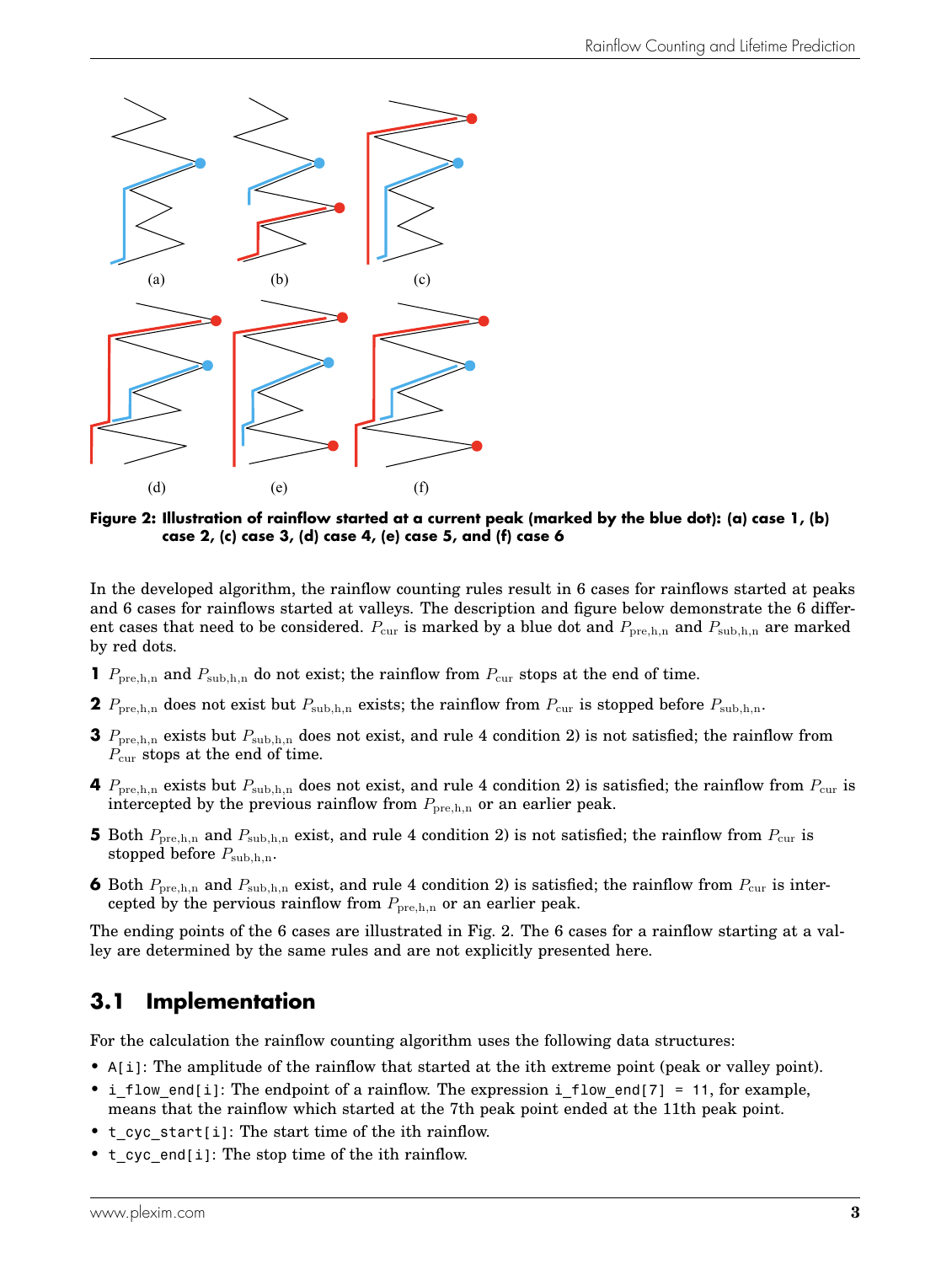The rainflows or half cycles with equal amplitudes are counted and sorted in descending order of amplitude. The information of amplitudes and frequencies are stored in the two lists, cyc\_ampl\_s[] and cyc freq s[].

#### **3.2 Lifetime Estimation**

The function predict lifetime() predicts the lifetime of an IGBT module. The input parameters are: a and b of the lifetime model, hists[] and bins[] from histogram() and the time period of the load cycle. The lifetime model is

$$
N_{\rm f} = a \cdot (\Delta T_{\rm j})^{-b},\tag{1}
$$

which relates the number of cycles to failure,  $N_{\rm f}$ , to the amplitude of a  $T_{\rm j}$  cycle,  $\Delta T_{\rm j}$ . The constants a and b are determined by fitting the accelerated power cycling life curve of the IGBT module. The Miner's rule is used to normalize the damage caused by cycles with different  $\Delta T_i$  that appeared in the junction temperature waveform. The normalized damages are stored in the list acc\_damage[]. The sum of these damages is the total damage under a load cycle. The IGBT module fails after a number of such load cycles when the accumulated damage reaches 1. The predicted lifetime of a device is a product of the time period of the load cycle,  $t_{period}$ , and the number of load cycles to failure, PC.

## **4 Simulation**

This example demonstrates a lifetime prediction for an IGBT inverter power module in an induction motor (IM) drive operated under two load duties. The IM drive circuit and control scheme are described in the PLECS demo model "Induction Machine Drive Controlled with DTC". A thermal model for the inverter is added to simulate the junction temperature of the IGBTs, in this case the PM75CLA060 power module from POWEREX [\[1\]](#page-7-0). The power cycling curve of this module is provided in the Mitsubishi PV-IPM application note [\[2\]](#page-7-1), and is shown in Fig. [3.](#page-4-0)

<span id="page-4-0"></span>

**Figure 3: The power cycling data for power module PM75CLA060 from POWEREX**

The IM is spinning at 180 rad/s. The IEC 60034-1 Standard defines 10 different types of load cycles [\[3\]](#page-7-2). Two of them are can be simulated in this demo model:

- **S1** refers to a constant load scenario. In this example the load torque is fixed at 40 Nm.
- **S6** refers to a continuous periodic load scenario. In this example the load torque varies periodically between 20 Nm and 60 Nm (using a 0.5 duty ratio with a period of 5 seconds).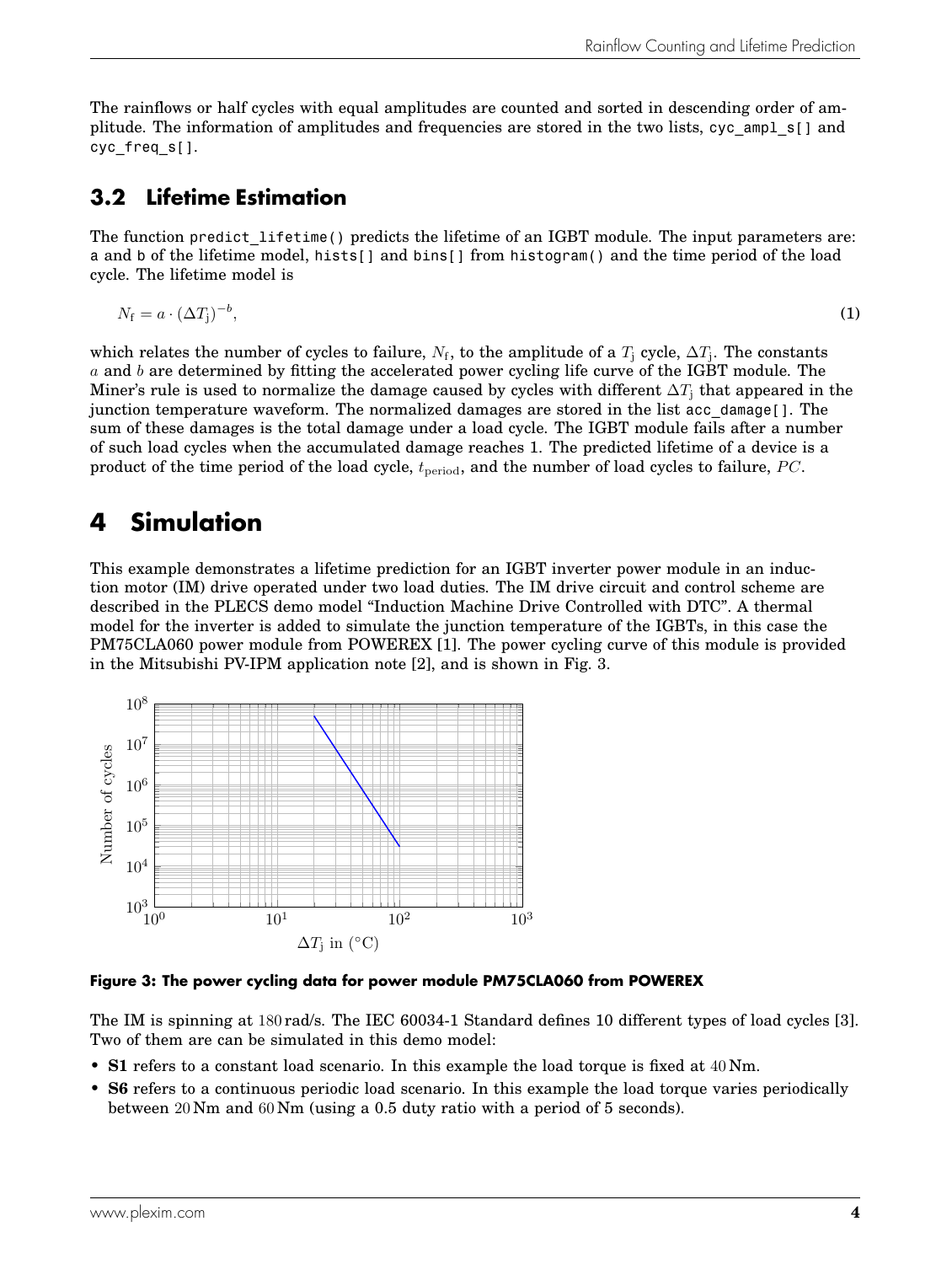### **4.1 Junction Temperatures during System Start**

The motor starting current is high, and large junction temperature variations are observed. The initial temperature of the inverter module and its heat sink is the same as the ambient temperature. Due to the relatively large thermal capacitance of the heat sink, the temperature of heat sink takes about 7 seconds to reach steady state. The thermal damage in this 7 second period is mainly due to IM drive and cooling start and does not reflect the impact of duty types on inverter lifetimes.

### **4.2 Junction Temperature Cycles**

After the initial startup transient, the motor drive and cooling system is under steady-state operation. The IGBT junction temperature variations are generated by drive operations and reflect stresses under the two load duties. The steady-state junction and heat sink temperature under the two load cycles S1 and S6 are shown in Fig. [4.](#page-5-0)

<span id="page-5-0"></span>

**Figure 4: The steady-state junction and heat sink temperature under: (a) S1 duty, and (b) S6 duty**

### **4.3 Rainflow Counting and Lifetime Prediction**

To run the rainflow analysis open the menu **Simulation + Simulation Scripts** in PLECS Standalone or the m-file rainflow counting script.m in PLECS Blockset. With the variable Load profile one can choose if scenario *S1* (Load profile = 1) or *S6* (Load profile = 2) should be run.

The first output of the script are the extreme points of the junction temperature data, as shown in Fig. [5.](#page-6-0) After performing the rainflow counting algorithm using the peak and valley points of the junction temperature the generate histogram() function is called. It calculates how many temperature cycles fall into cycle bins of width 5 ◦C. For the load scenario S6 this leads to the results in Fig. [6.](#page-6-1) For the load scenario S1 there is only one bin size of  $\Delta T_i = 5$  °C and the number of full cycles is 46.5.

Using the histogram data the predicted lifetimes of the devices are as follows:

- If the motor is operating under S1 duty, the junction temperature cycles are all less than  $5^{\circ}$ C; the predicted lifetime of the inverter under S1 duty is 16 years.
- If the motor is operating under S6 duty, each load cycle (5 s) results in a relatively large 15 and 20  $\degree$ C junction temperature cycle; the predicted lifetime of the inverter under S6 duty is 1.1 years.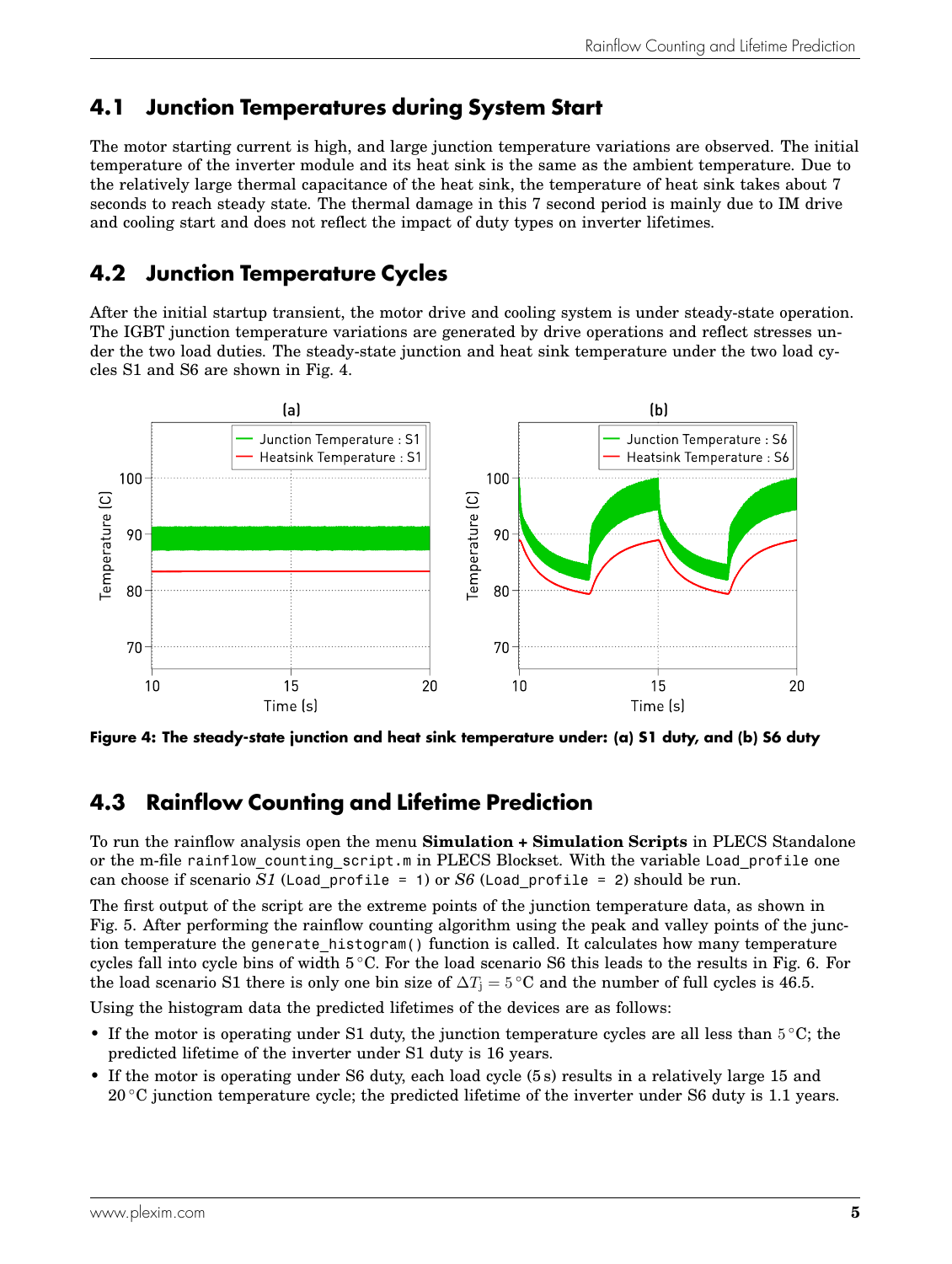<span id="page-6-0"></span>

**Figure 5: An excerpt of the extreme points for the load scenario S6. The junction temperature data is filtered with a periodic average filter with an averaging interval of** 1 **ms.**

<span id="page-6-1"></span>



# **5 Conclusion**

The results show that the lifetime of the IGBT module is limited by only a few large  $T_i$  cycles. The inverter has a much shorter lifetime when the motor is subject to periodic load torque changes compared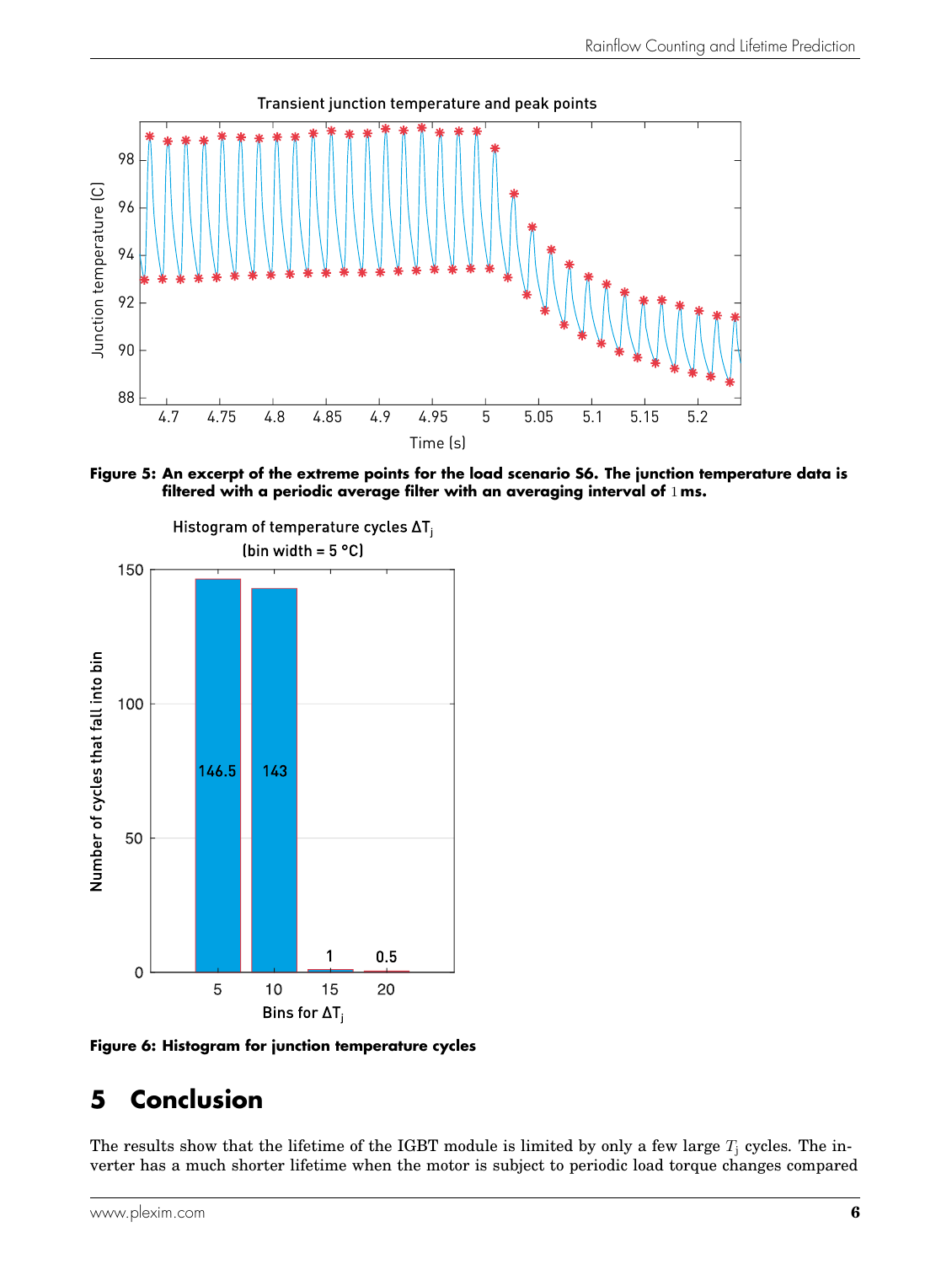to a constant load torque.

## **References**

- <span id="page-7-0"></span>[1] MITSUBISHI PM75CLA060FLAT-B Datasheet, [Online]. Available: [https://www.mitsubishielectric-mesh.com/products/pdf/PM75CLA060\\_e.pdf.](https://www.mitsubishielectric-mesh.com/products/pdf/PM75CLA060_e.pdf) [Accessed: Aug. 3rd, 2021].
- <span id="page-7-1"></span>[2] PV-IPM Application Note, [Online]. Available: [https://www.mitsubishielectric.com/semiconductors/](https://www.mitsubishielectric.com/semiconductors/files/manuals/pv_ipm_note_e2.pdf) [files/manuals/pv\\_ipm\\_note\\_e2.pdf.](https://www.mitsubishielectric.com/semiconductors/files/manuals/pv_ipm_note_e2.pdf) [Accessed: Aug. 3rd, 2021].
- <span id="page-7-2"></span>[3] IEC 60034-1 Duty Cycles, [Online]. Available: [https://avsld.com.sg/iec-duty-cycles/.](https://avsld.com.sg/iec-duty-cycles) [Accessed: Aug. 3rd, 2021].